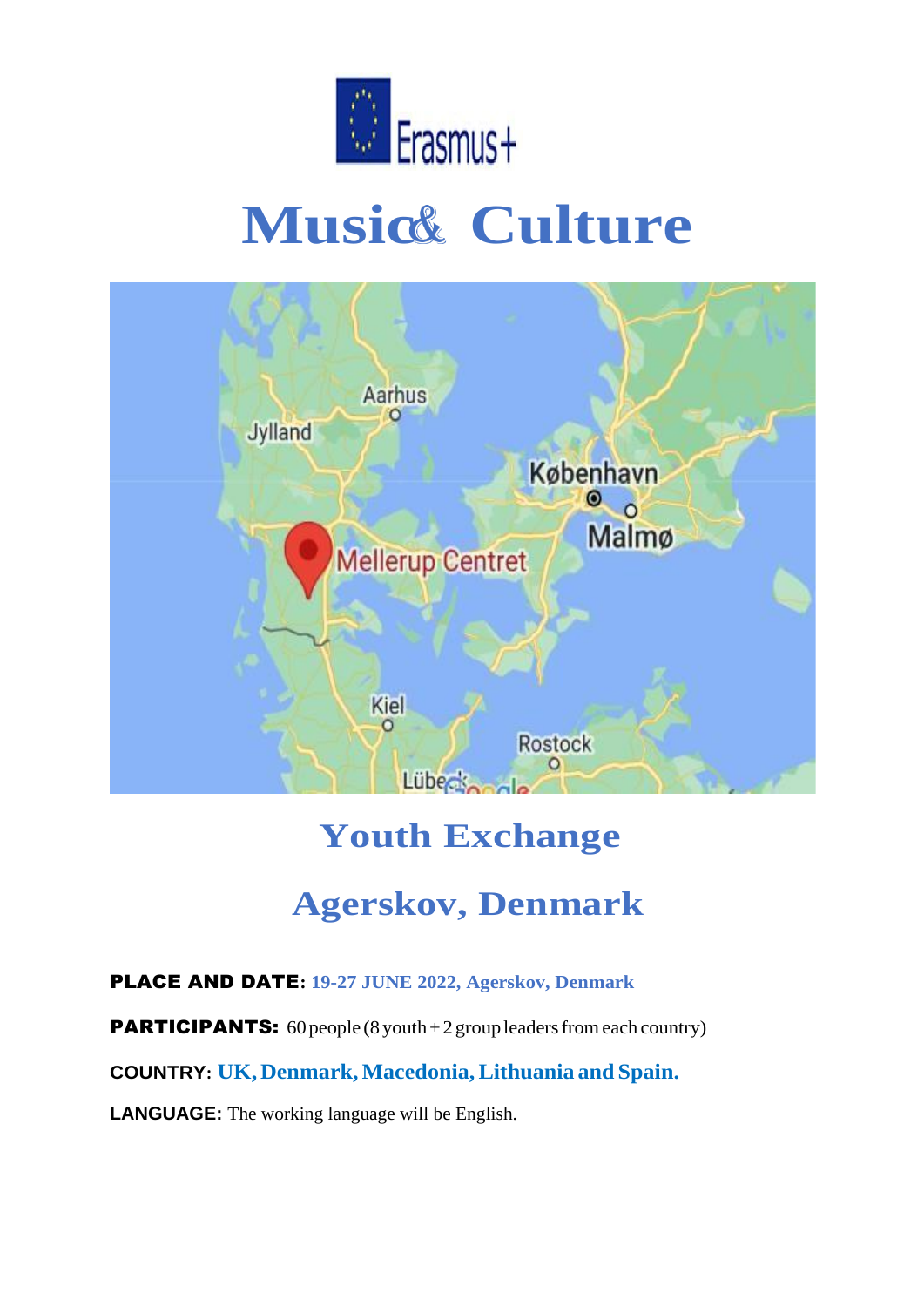

# **summary**



Being able to coexist, cooperate and communicate with people from different cultures became the norm in today's globalized world. Nowadays, people easily move from one place of the globe to another, for various reasons. And even though we all come from different backgrounds, have different social norms, habits and beliefs, we must find understanding and respect among each other. But, our human world is a mixture of people where each of us is biased with our own outlook on the world in which we reside. Thus, getting in touch with other cultures different from ours makes us understand ourselves better and appreciate cultural differences. Being interculturally competent represents a huge asset for both personal and professional life of people today. Therefore, the main goal of the project is to promote understanding and collaboration between countries and cultures using music, dances and other artistic forms as a tool for breaking down barriers between young people from different backgrounds. Given that, we want to show young people coming from different parts of Europe that they can combine their cultures, backgrounds and talents and create something unique with mutual effort. In that regard, participants will organise a Final public event where they will represent different cultures with performing music, dances, and other artistic activities in order to show locals how important is to appreciate cultural diversity. We want this project to serve as a positive example of what can be done by young people from different countries coming to work together towards a mutual goal. Thus, participants will be involved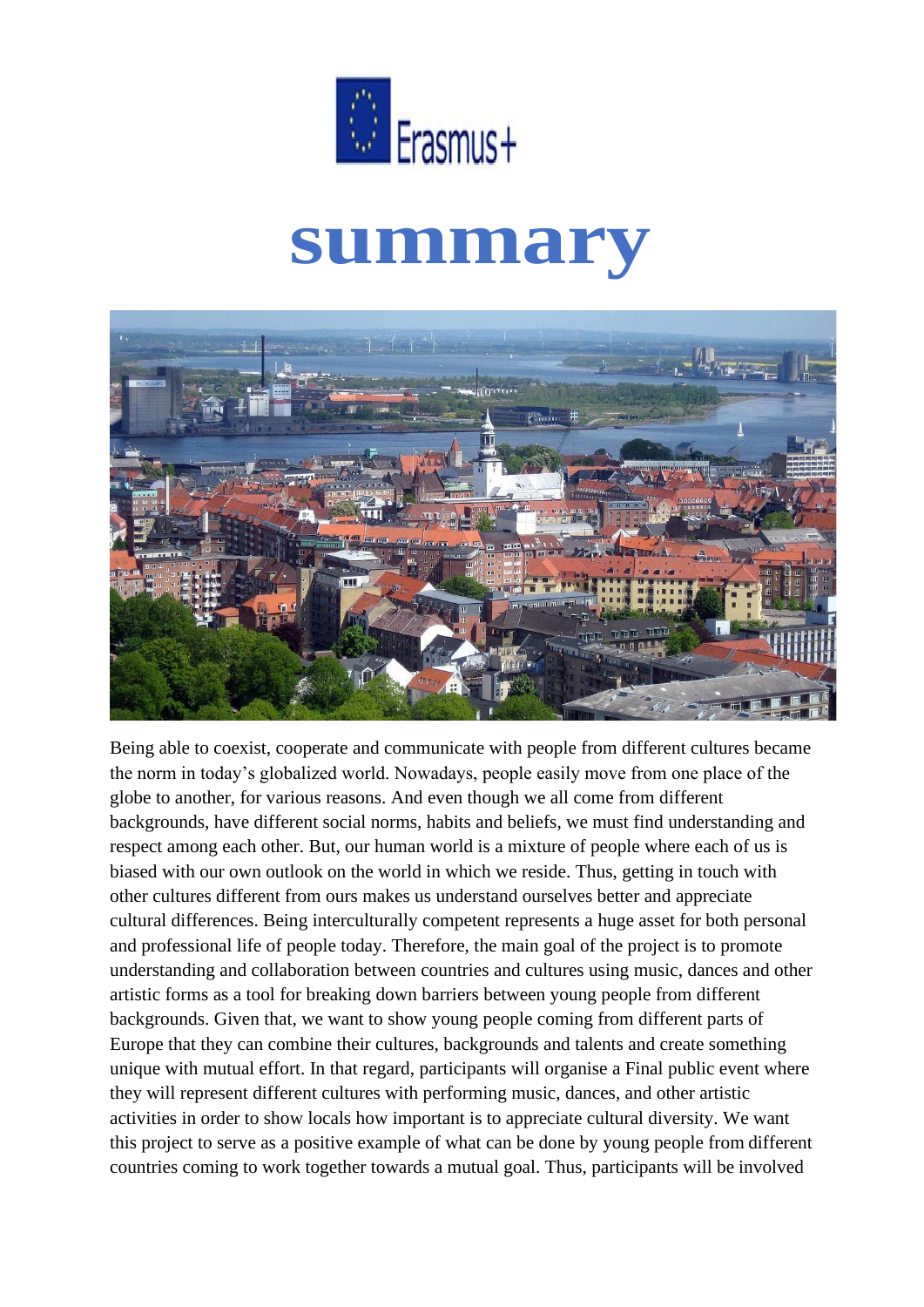

in various creative activities exploring the culture, as well as each others cultural backgrounds. Also, they will improve their talents in music, dancing, creating digital outputs, such as shooting photographs, filming and editing a videos, etc. during jam music sessions, dancing traditional dances, and so on. Next, being able to visit the local community, participants will have an opportunity to share information about the project and the Erasmus+ Programme. We seek to show participants how they can use their time in a more qualitative way outside of their homes, schools etc. and become active members of their communities. Therefore, we are directed towards engaging youngsters across Europe and giving them opportunities to develop and express creatively in a context familiar to them

# ACTIVITIES AND METHODS



Working Methods

The first working day will be used for presentation of project's programme, establishing learning goals and clarifying practicalities. Also, some of the sessions will include energizers, name games, icebreaking and team-building activities in order participants to get to know each other better. Interactive presentation about the Erasmus+ Programme and Youthpass certificate will take place during the first day as well. Furthermore, non-formal educational methods will be used, such as interactive presentations, open discussions, and various creative workshops including individual and group work, where participants will have an opportunity to develop skills in the area of culture,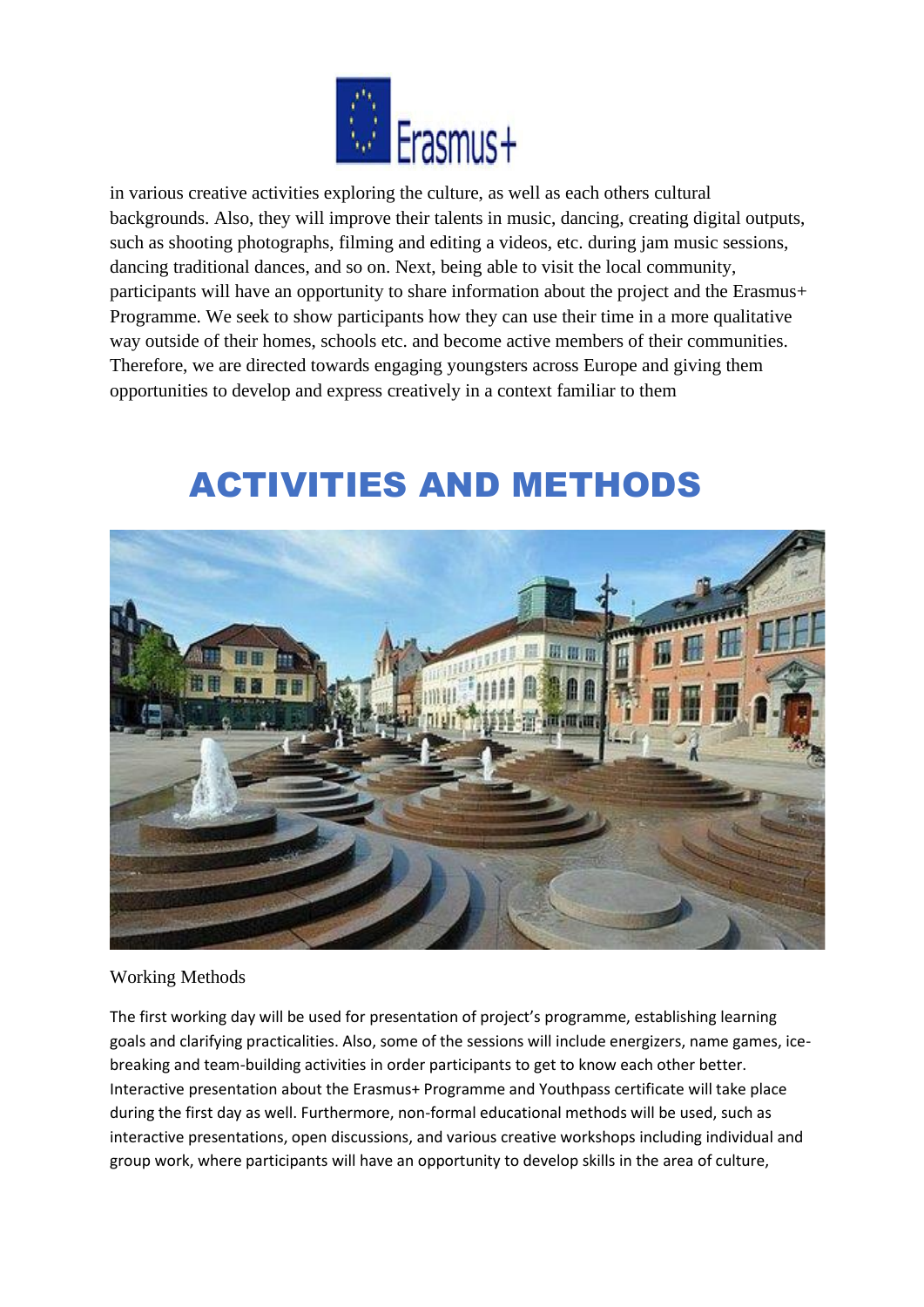

music, social change, leadership, teamwork, intercultural learning etc. The creative workshops must lead to an original and unique creation to show how the music can break down barriers between cultures, languages, stereotypes and backgrounds. We intend to encourage creation between participants from differents countries and artistic backgrounds. In that regard, participants will be strongly encouraged to bring their own instruments and musical equipment. Thus, during the whole Youth exchange participants will be performing music, traditional dances and other activities which will be promoted during the final public event, also organised by participants. Besides that, participants will host intercultural evenings in order to present their countries and cultures and add value to the intercultural dimension of this project.

## Who can participate in the youth exchange?



The young participants come from 6 countries with multiple cultural, religious and social differences, which contributes to the multicultural spirit of the project. The project team drafted a profile of the participant, according to:

GENERALITIES

-Age: between 15 and 30 years;

-Gender: we want an equal ratio of boys/girls;

-Education: most of the young people will be in the last years of high school, in the faculty / master and some will have the completed studies;

-Work experience: most of the young people are without a full-time job due to studies, but it is possible to have a percentage active in the labor market (part-time, freelancer); we have young people with reduced opportunities in the NEET category (who do not study and do not have a job).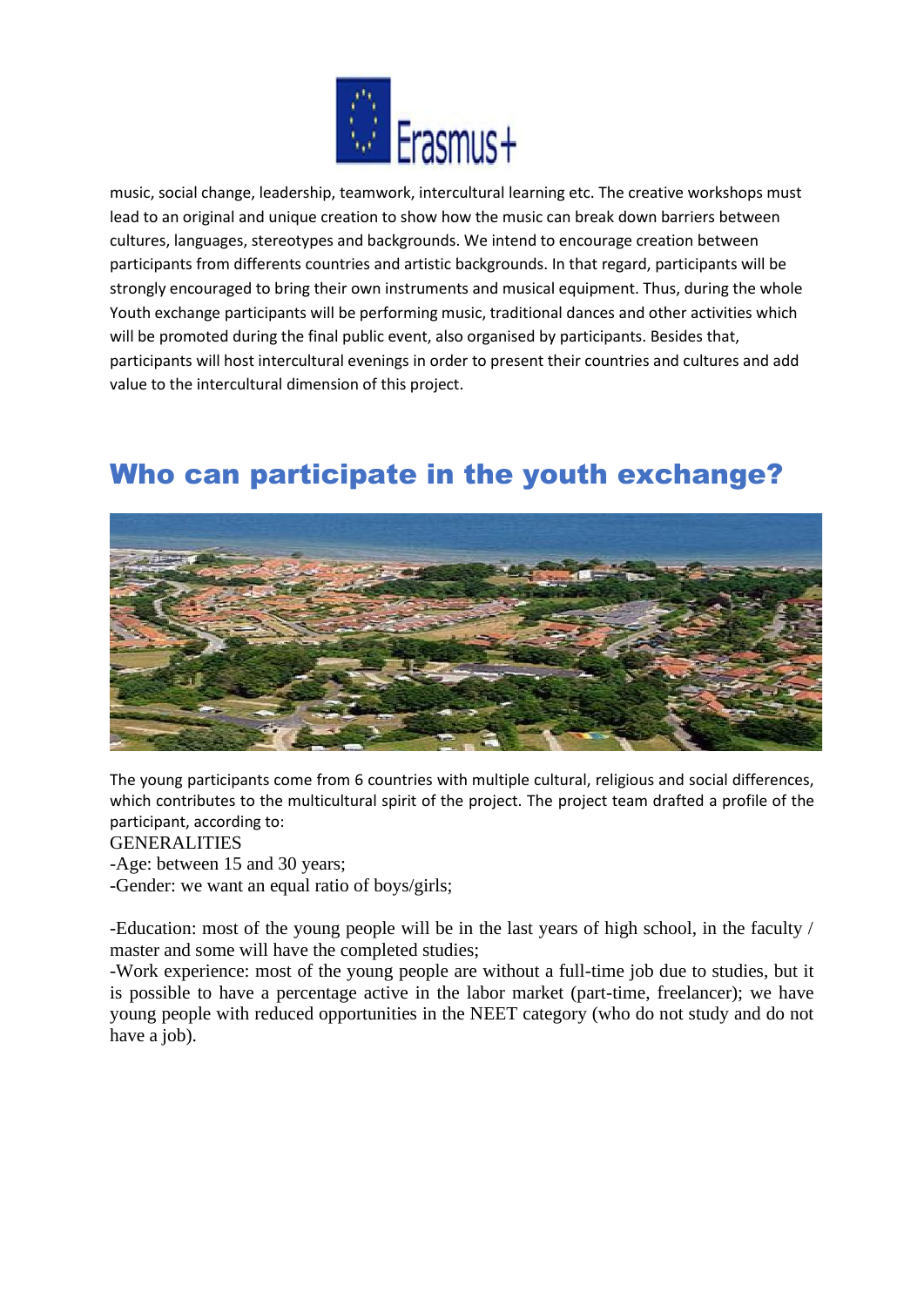



**Note:** Organisers will not provide accommodation for any additional stay in **DENMARK**. If participants plan to arrive a few days earlier or depart a few days later, they are kindly requested to inform us and we will be glad to offer assistance with booking a hotel

## ACCOMMODATION PLACE

# Mellerup Centret



**<https://mellerupcentret.dk/>**

**Rooms:** The main activity room is located in the accommodation place. Wi-Fi internet connection is available. Organisers will provide participants with three meals per day.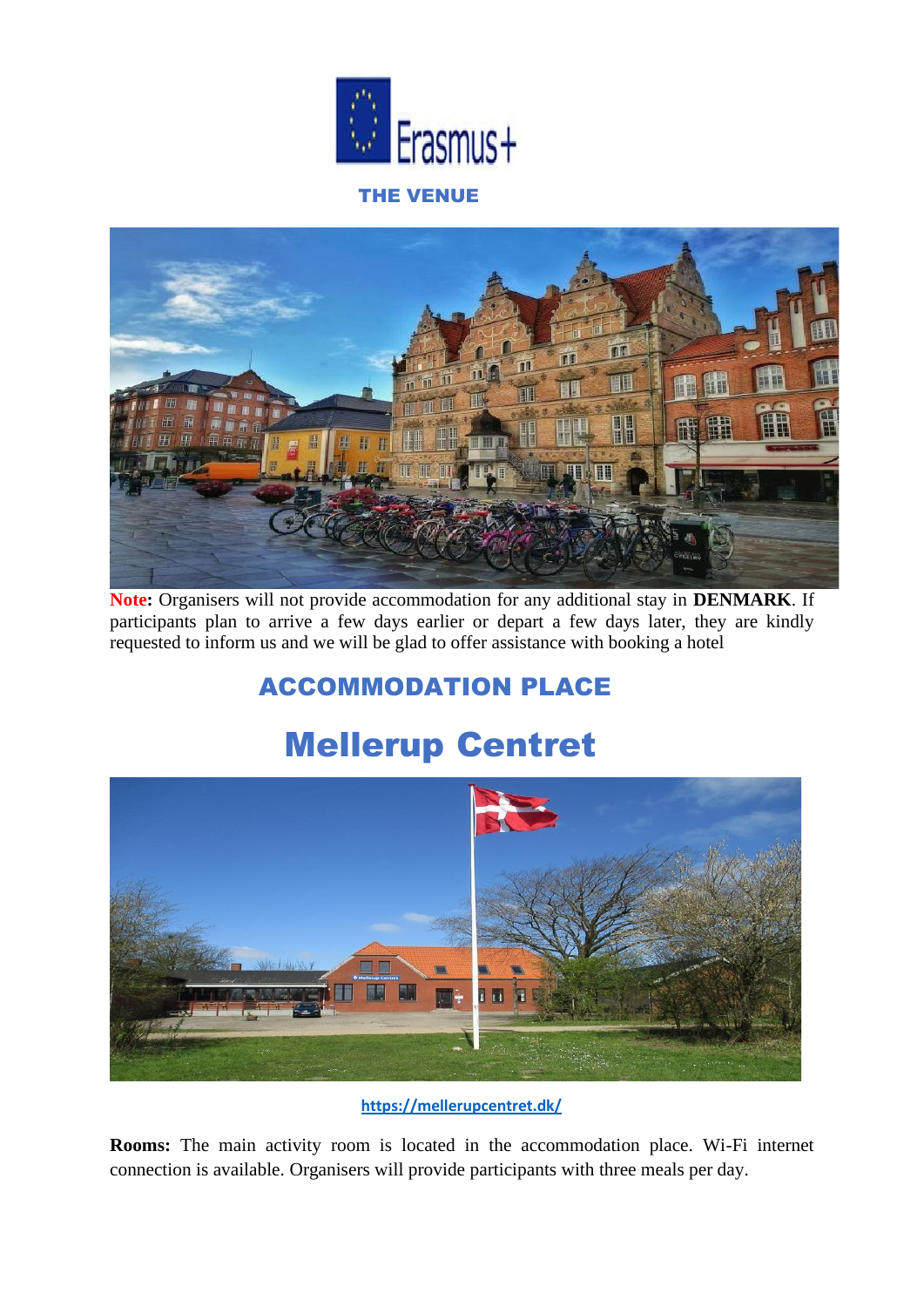

#### **Bring your personal stuff like towels etc…**

**We strongly recommend each participant to inform the organizers about any special dietary needs in advance**.

### HOW TO REACH THE LOCATION

You can fly to Copenhagen/Aalborg/Hamburg Airports. From all those places you can come to project venue by buss or train.

In case, we can pick you up from closed place like cities Rødekro/ Aabenraa by car or minibus.

#### From Copenhagen;

[https://www.rome2rio.com/map/Copenhagen/H%C3%B8jset](https://www.rome2rio.com/map/Copenhagen/H%C3%B8jsetvej-25-6534-Agerskov-Denmark%23r/Train) [vej-25-6534-Agerskov-Denmark#r/Train](https://www.rome2rio.com/map/Copenhagen/H%C3%B8jsetvej-25-6534-Agerskov-Denmark%23r/Train)

### From Aalborg;

[https://www.rome2rio.com/map/Aalborg/H%C3%B8jsetvej-](https://www.rome2rio.com/map/Aalborg/H%C3%B8jsetvej-25-6534-Agerskov-Denmark)[25-6534-Agerskov-Denmark](https://www.rome2rio.com/map/Aalborg/H%C3%B8jsetvej-25-6534-Agerskov-Denmark)

#### From Hamburg;

[https://www.rome2rio.com/map/Hamburg-Airport-](https://www.rome2rio.com/map/Hamburg-Airport-HAM/H%C3%B8jsetvej-25-6534-Agerskov-Denmark)[HAM/H%C3%B8jsetvej-25-6534-Agerskov-Denmark](https://www.rome2rio.com/map/Hamburg-Airport-HAM/H%C3%B8jsetvej-25-6534-Agerskov-Denmark)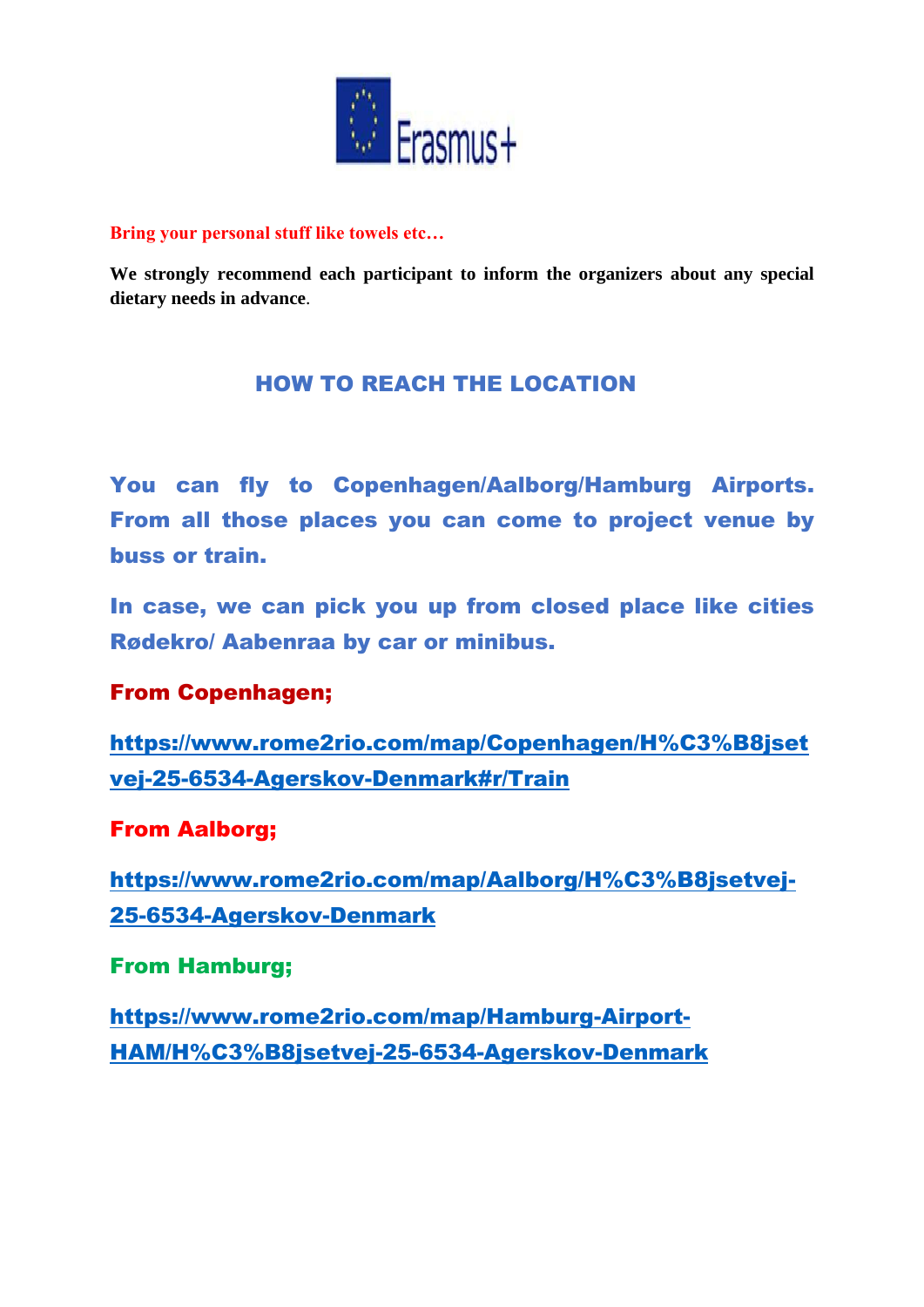



Since there is going to be an international evening, we will ask you to bring something traditional, famous or delicious from home - that you would like to represent your country with, and share with the others, it can be any kinds of food, drink...

#### HEALTH INSURANCE

Health insurance is not provided and will not be reimbursed by the organisers. All participants are strongly advised to purchase private travel insurance, as costs of private health care in Turkey are quite high if you don't have.



The organizers will not provide the participants with any kind of insurance! Therefore, we strongly recommend every participant to acquire travel insurance at their own expense for the whole duration of the course. Also, please have a valid EU healthcare insurance card (if applicable).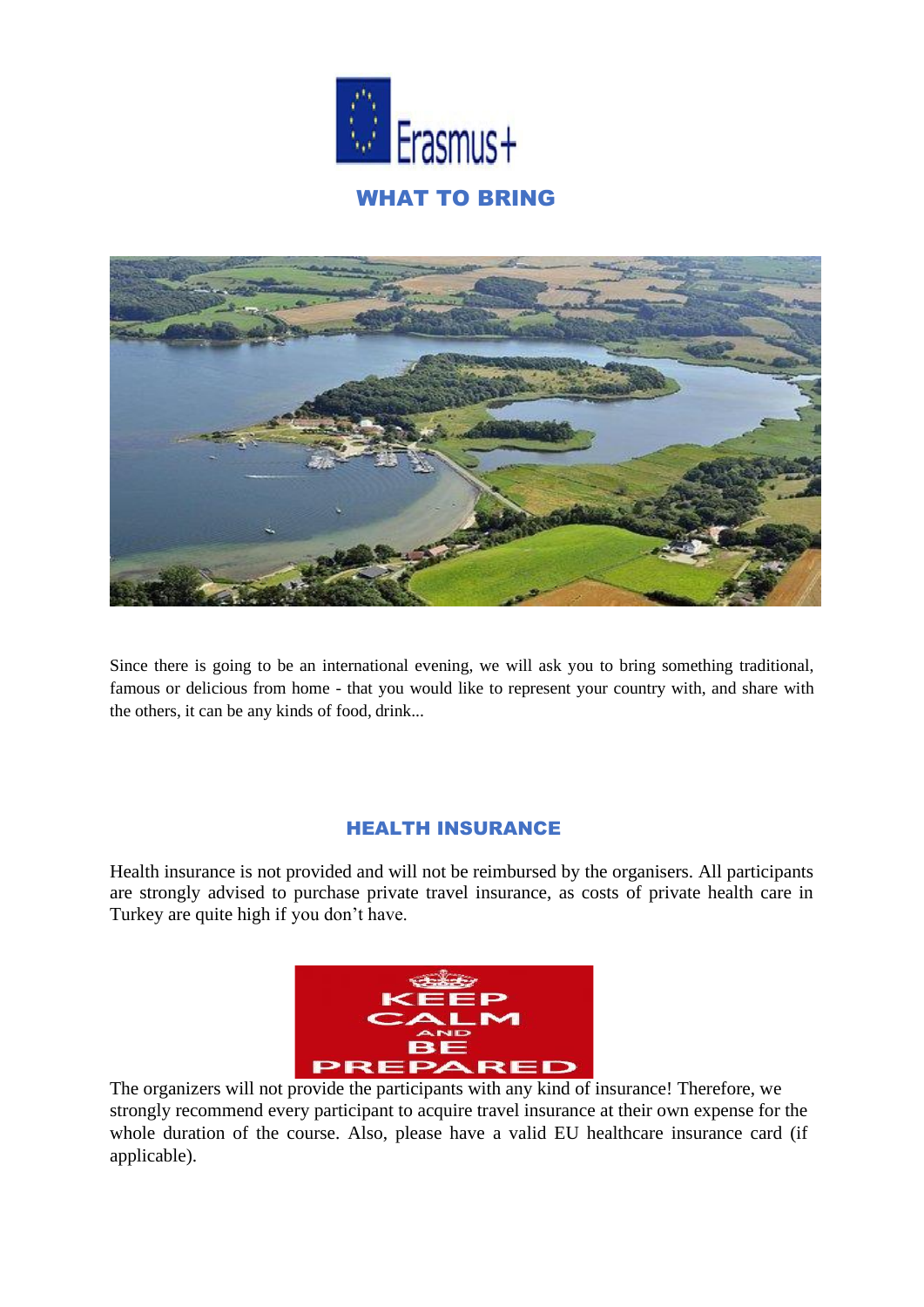

Each of the participating countries should;

- ✓ Bring all your **travel documents** as presented above. **Print out all your documents even if they are online**. We don't have printing opportunities.
- ✓ Prepare a **presentation about the sending organization** (initiatives they have previously participated in, non-formal learning methods used, etc.). We want to get to know each other, to find out how people work with youth in other countries, and maybe to cooperate in the future.
- ✓ Find **interesting videos / games / exercises / educational activities on diversity.**
- $\checkmark$  Prepare **energisers** that could be done in the morning.
- ✓ Prepare for your **country's cultural evening**. Please, try to be fun and creative for this! :) No one likes regular .ppt presentations! Any kind of activities are welcome (e.g. video presentations, dances, songs, games, quizzes, posters, flyers etc.). Don't forget to **bring your national drinks, dishes or snacks** to share with others
- $\checkmark$  check the weather forecast before arrival and **bring adequate clothes**. Please also **bring clothing and shoes that can be used for strenuous activities** (such as dancing).
- ✓ **Bring good spirit, joy and happiness!!!**

**Whenever possible, bring your laptops, digital cameras, smart phones and tablets – we will be doing some multimedia work that requires mobile equipment!**

#### **CONTACTS!**

**If you have any questions, please contact us**